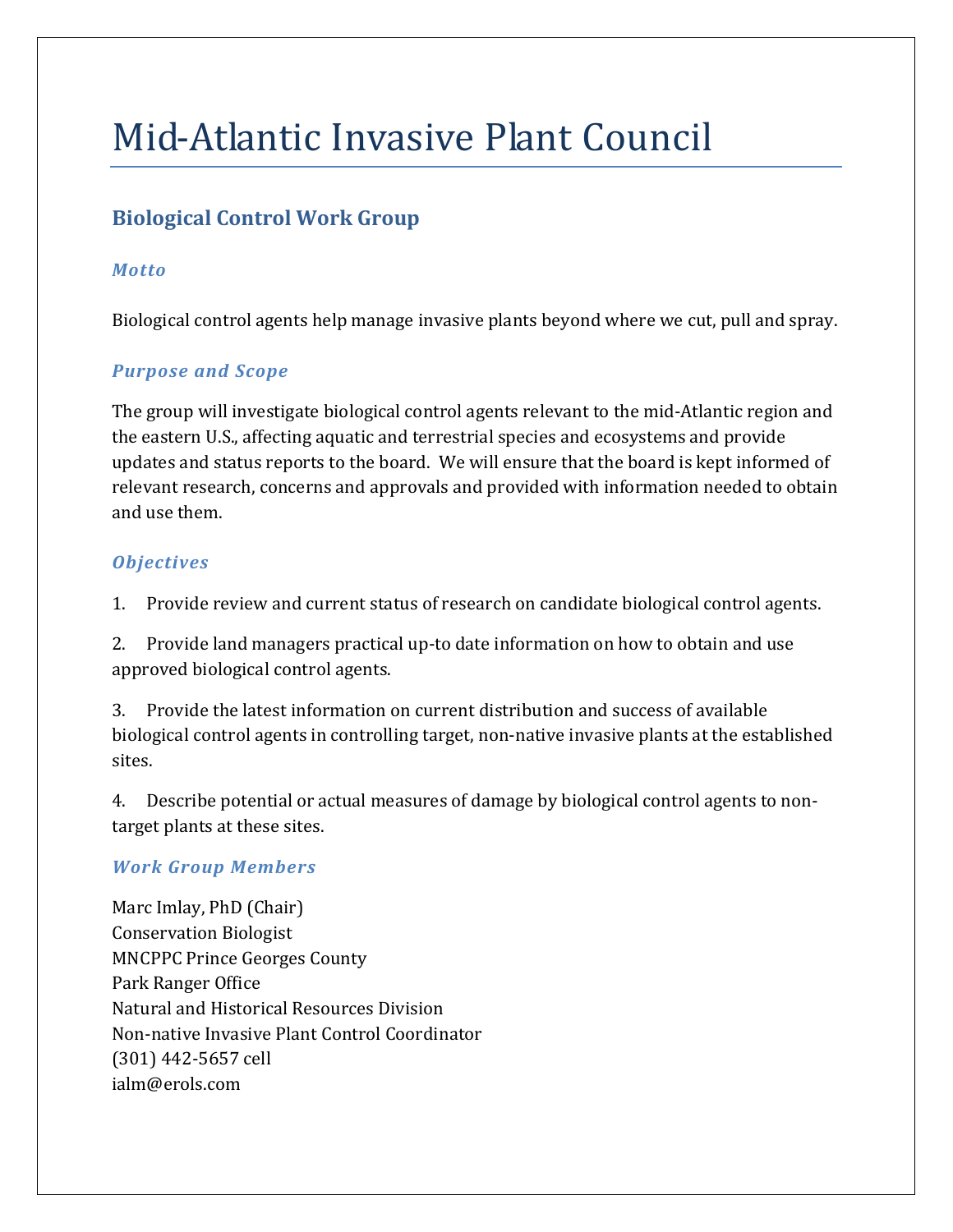William L. Bruckart III Research Plant Pathologist USDA, ARS, Foreign Disease-Weed Science Research Unit (FDWSRU) 1301 Ditto Ave. Ft. Detrick, MD 21702 Phone: 301/619-2846 FAX: 301/619-2880 [william.bruckart@ars.usda.](mailto:william.bruckart@ars.usda)gov

Judy Hough-Goldstein Professor Dept. Entomology & Wildlife Ecology University of Delaware 531 South College Ave. Newark DE 19716-2160 (302) 831-2529 phone jhough@udel.edu

John Peter Thompson Principal Investigator, Bioeconomic Policy Analyst Chair, Prince George's County Historic Preservation Commission President, National Agricultural Research Alliance-Beltsville Upper Marlboro, MD (301) 440 8404 [petrus@msn.com](mailto:petrus@msn.com)

Robert H. Tichenor, Jr. National Policy Manager Biological Control USDA APHIS PPQ Plant Health Programs 4700 River Rd, Unit 133, Riverdale, MD 20737 (301) 851-2198 [Robert.H.Tichenor@aphis.usda.gov](mailto:Robert.H.Tichenor@aphis.usda.gov)

#### *Background*

Our tool kit for successful control of non-native invasive plants includes: preventing new invasive species from coming into the United States; manually removing established plants; treating infestations with carefully targeted herbicides; and releasing host-specific biological control agents.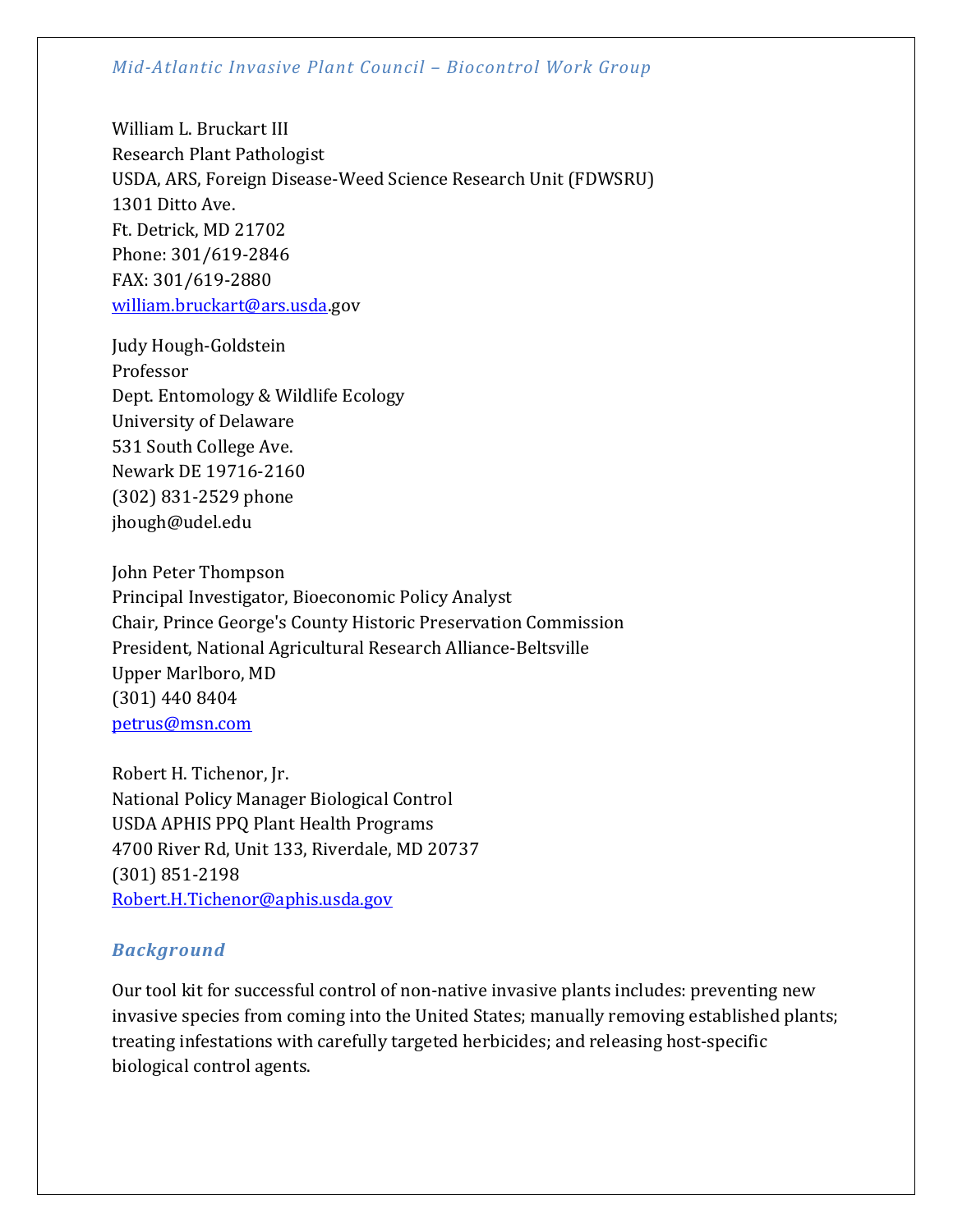Classical biological control involves the importation and release of host-specific natural enemies to help regulate pest populations (Van Driesche et al. 2010). This strategy is used to manage invasive non-native species that lack effective natural enemies in the region where they have been introduced. In order to avoid direct damage to non-target species, biological control agents must be highly host specific. Agents are brought over after being tested for host specificity in their native range and then tested in quarantine conditions in the United States. Protocol for evaluating candidate plant pathogens (Berner and Bruckart 2005) is very thorough and similar to that for development of insects and other organisms.

Safety is paramount in the use of biological control agents, particularly if they are of foreign origin. Agents are only approved for release if testing indicates a very low likelihood of non-target effects, as determined by the Technical Advisory Group for Biological Control Agents of Weeds (TAG), a group of experts that report to USDA, Animal and Plant Health Inspection Service (APHIS). Because some agents introduced into the U.S. prior to the 1980s were not completely host-specific, more value is now placed on conservation of native species; and some of these agents would not be approved for importation today (Van Wilgen et al. 2013). Although such species may provide some control, we do not recommend deliberate release where they have not yet dispersed on their own. . The safety record in the current regulatory environment is very good, including that of both insects (Pemberton 2000, Van Wilgen et al. 2013), and plant pathogens and other microbials (Barton 2004, 2012; Cook et al. 1996).

Effectiveness of classical biological control can vary, but of 49 invasive plant projects considered in a recent review (Van Driesche et al. 2010), 27% (13) achieved complete control, 33% (16) provided partial control, and 49% (24) were still in progress. Biological control can be dramatic, but results often vary depending on weather and ecological conditions, which can impose different effects on a biological control agent, the target plant, and the competitive ability of the resident community. Suppression of a target plant can also sometimes allow other non-native invasive plants to take over, and therefore restoration planting may be required in some situations (Cutting and Hough-Goldstein 2013; Lake et al. 2013).

Several invasive plant species in Mid-Atlantic natural areas (Swearingen et al. 2010) have one or more host-specific insect species that have been tested and approved for release, while others have had extensive studies conducted on host-specific insects, with petitions for release submitted to TAG, but with proposed releases still under review (TAG Petitions, 2013; see species updates, below). For some species, biological control agents may already exist in the U.S. in the form of native insects and pathogens that have adapted to the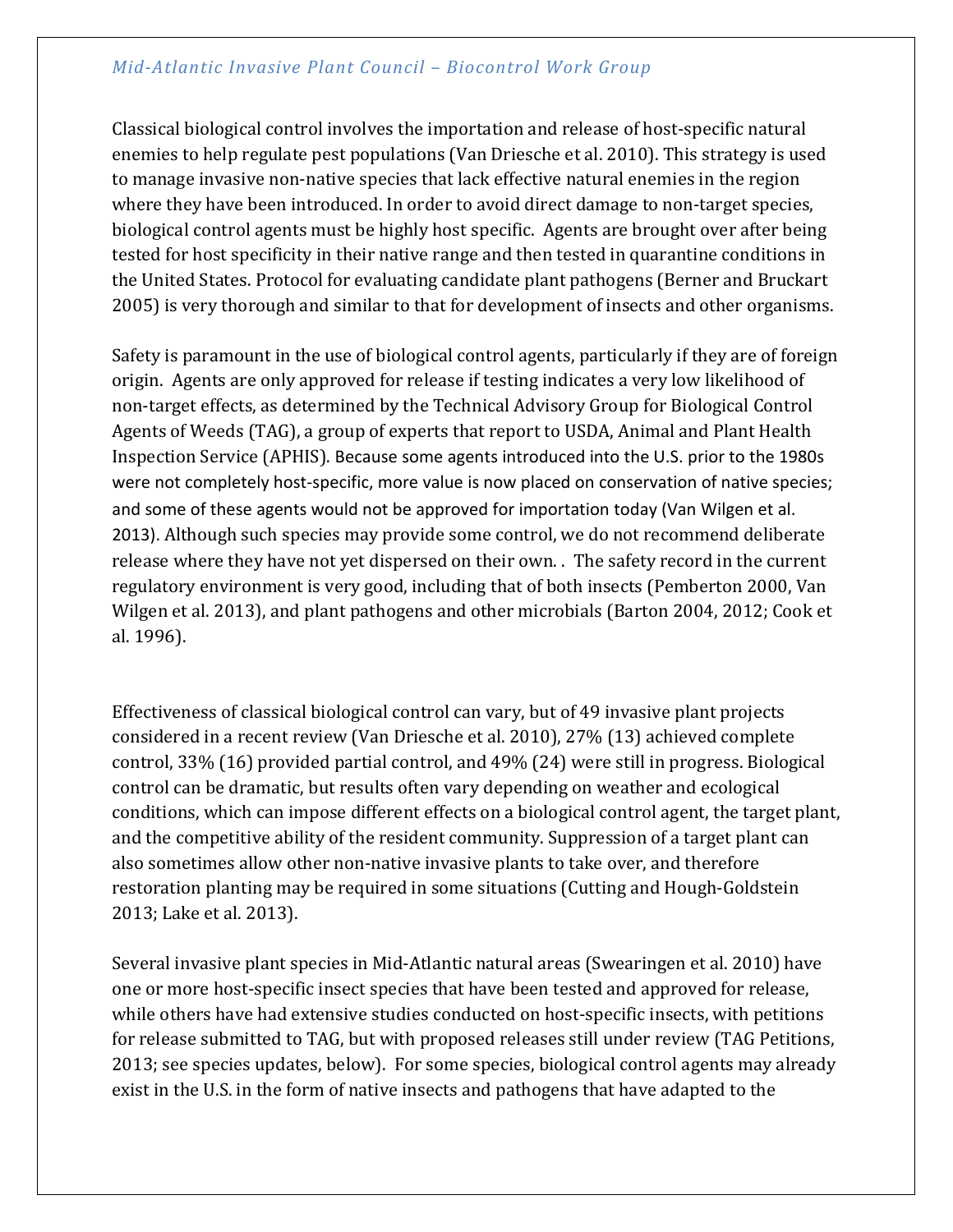invasive species over time, or non-native species that were accidentally introduced. These are also included in the species updates, below.

#### *Species Updates*

#### *TERRESTRIAL PLANTS*

#### *Grasses*

#### **Japanese stiltgrass**

The annual grass Japanese stiltgrass (*Microstegium vimineum*) can be highly invasive, especially on disturbed sites, and it is currently widely distributed in the eastern U.S. In Oak Ridge National Environmental Research Park, Tennessee, Japanese stiltgrass was ranked the most aggressively invasive nonnative species, based on distribution, abundance, relative difficulty of control, and ability to exclude native plant species (Fryer 2011). Two species of *Bipolaris* have been described as cause of leaf spots and necrosis of Japanese stiltgrass in the Eastern U.S.; some evidence is that disease may be suppressing local populations. Host range of these species has not been fully tested, although limited symptom development was reported on a few important grass (grain) species in artificial tests (Kleczewski et al. 2012). Research is on-going about this pathogen(s), its host, and the potential for use in biological control of Japanese stiltgrass. If you see leaf blight on Japanese stiltgrass during the growing season please contact work group member William L. Bruckart, III. Research is ongoing in China, where scientists have found a mealybug that feeds on Japanese stiltgrass. Its host range still has to be tested both in China and in quarantine in the U.S.

#### **Common reed**

Common reed (*Phragmites australis*) is highly invasive in eastern North America, apparently due to the cryptic introduction of a non-native subspecies (*P. australis* subsp. *australis*). A native, non-invasive subspecies (*P. australis* subsp. *americanus*) has an overlapping distribution with the invasive subspecies and appears to be declining in abundance. The presence of the native subspecies complicates biological control of this plant, since even highly host-specific insects may feed on both subspecies.

Tewksbury et al. (2002) reported 26 herbivores known to feed on *P. australis* in North America, many of which had been accidentally introduced. In Europe, more than 150 herbivore species were reported feeding on *P. australis,* some causing significant damage. Based on feeding niche, damage, and reported host specificity, nine insects were identified as having promise as potential biocontrol agents. Two of these, *Archanara geminipuncta* and *Archanara neurica* both stem-mining noctuid moths, have been studied in detail, and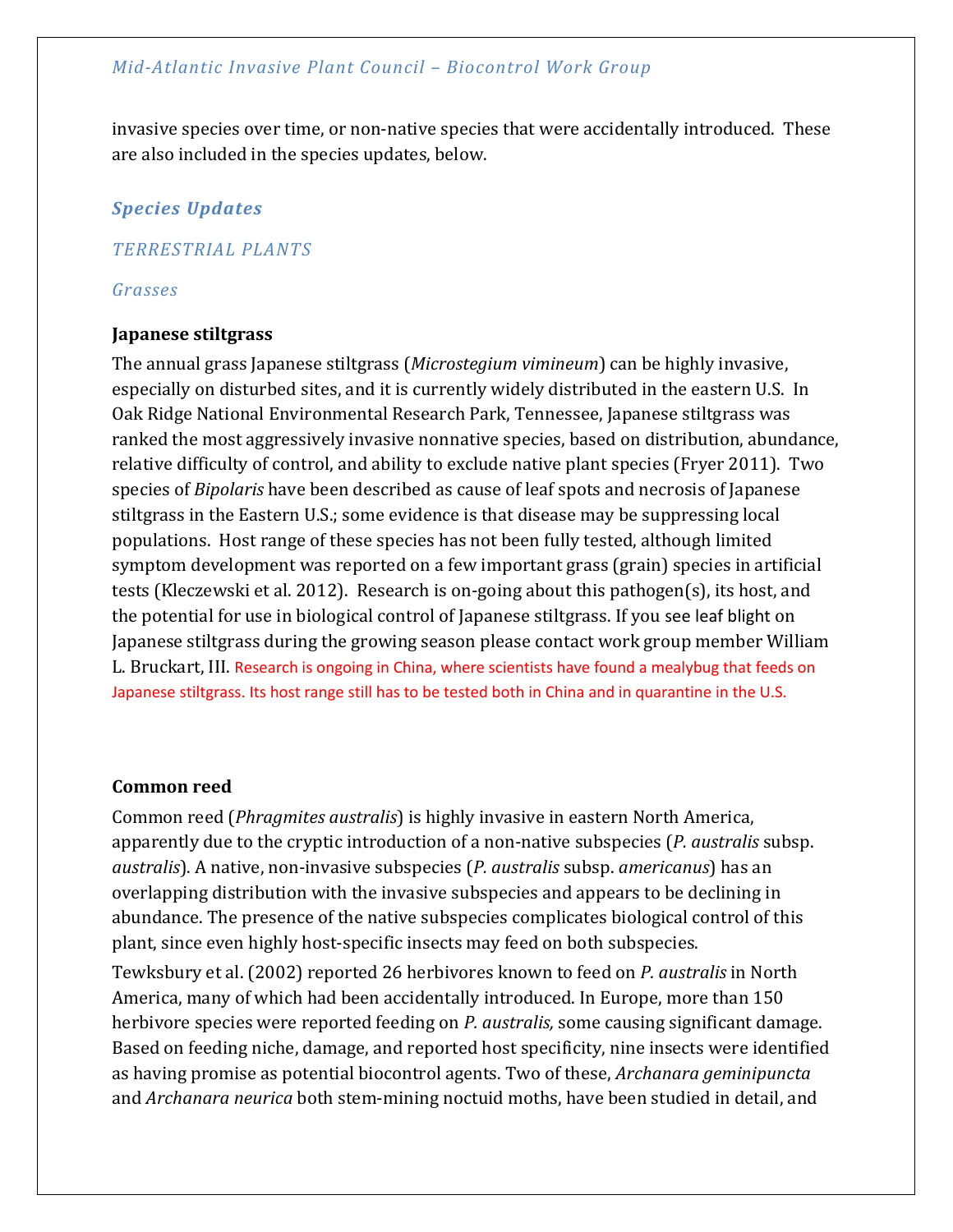petitions for release of these species are currently being prepared (Lisa Tewksbury, personal communication).

## *Herbaceous Plants*

#### **Garlic mustard**

Garlic mustard (*Alliaria petiolata*) a cool-season biennial herb, which can invade forest understories and outcompete native plants, especially spring ephemeral wildflowers. It is native to Eurasia and currently widely distributed in the northeastern U.S. and Canada. Four weevil species in the genus *Ceutorhynchus* have been extensively studied at CABI-Switzerland and the University of Minnesota. The root-crown mining weevil *Ceutorhynchus scrobicollis* has been proposed for release in North America (Gerber et al. 2009). TAG has requested additional host range tests, and the host plant test petition is currently under review (TAG Petitions 2013).

## **Nodding and plumeless thistles (***Carduus* **species)**

Species in the genus *Carduus* are all exotic to North America and many are well known noxious and [invasive plants](http://en.wikipedia.org/wiki/Invasive_species) in the U.S. and elsewhere, especially in pastures. The most important pest species are winter annuals or biennials, reproducing primarily by seed. A biological control program targeting these species began in 1963. Four biological control agents have become well-established in the U.S., the [thistle head weevil](http://en.wikipedia.org/wiki/Rhinocyllus_conicus) (*Rhinocyllus conicus*), [thistle crown weevil](http://en.wikipedia.org/wiki/Trichosirocalus_horridus) (*Trichosirocalus horridus*), the leaf beetle *Cassida rubiginosa* (accidentally introduced), and the [musk thistle rust](http://en.wikipedia.org/w/index.php?title=Puccinia_carduorum&action=edit&redlink=1) fungus, *Puccinia carduorum*, and together these species have successfully controlled *Carduus* thistles (Kok 2001).

Unfortunately, several insect species imported for control of thistles have been found to impact native thistle species. The thistle head weevil (*R. conicus*) has caused significant population declines in several native North American thistles that also only reproduce by seed (Cripps et al. 2011). Another seed-eating weevil, *Larinus planus*, is thought to have entered the U.S. accidentally in the 1960s, and was first reported in Maryland in 1971. This species has also been shown to negatively affect populations of rare native thistle species (Havens et al. 2012). For these reasons, deliberate spread of these species is not recommended.

## **Canada thistle**

Canada thistle (*Cirsium arvense*) is native to Eurasia, but has been spread inadvertently throughout temperate regions of the world. It is a widespread perennial weed of agricultural and ecological areas in the northern and southwestern states in the U.S. A classical biological control program for Canada thistle was initiated in North America in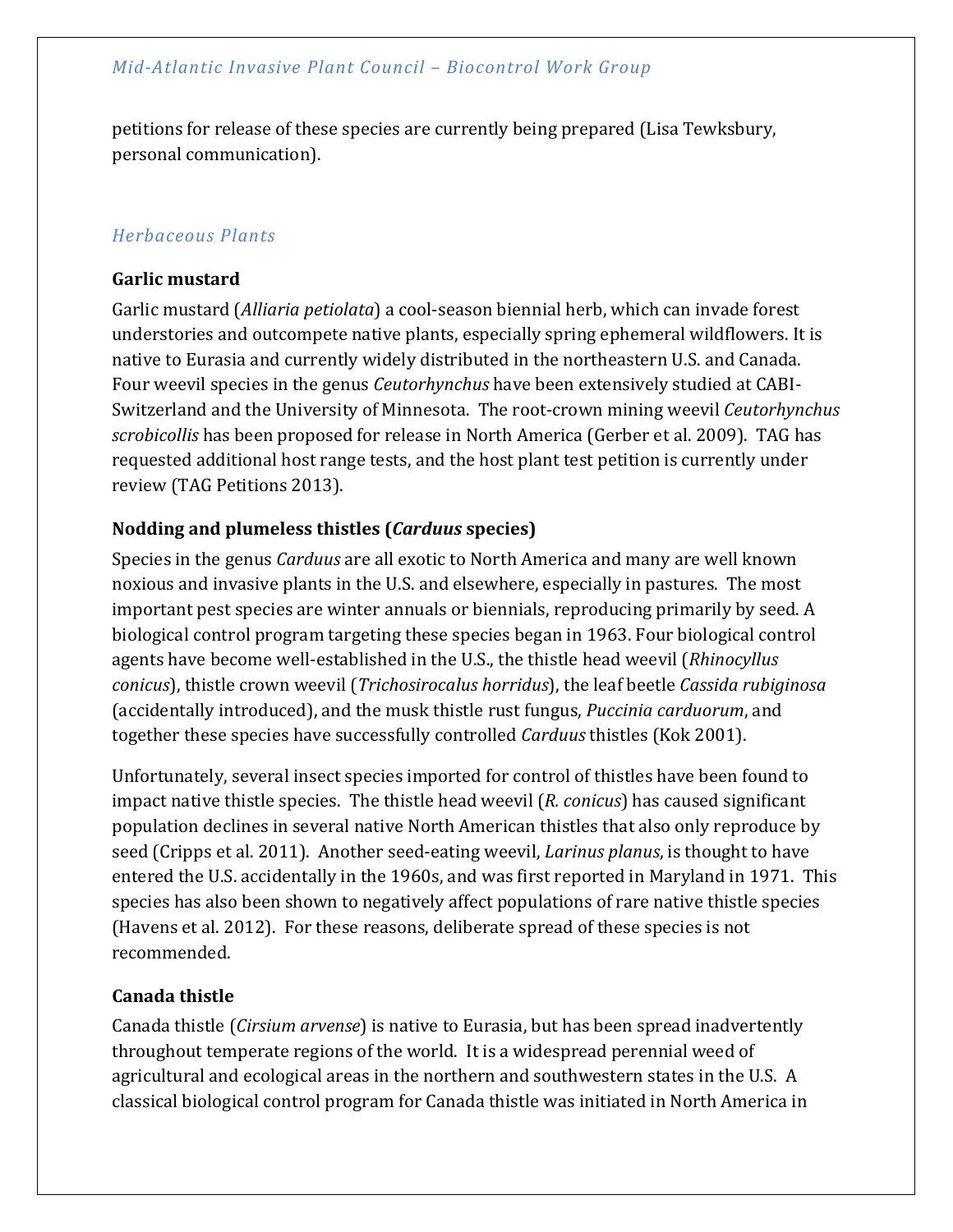1959. However, nearly 50 years after the first agent releases, successful control of this species has not been achieved (Cripps et al. 2011). There are probably no additional arthropod agents specific enough to be imported into North America targeting Canada thistle (Cripps et al. 2011), but there may be potential with pathogens. The rust fungus *Puccinia punctiformis* is specific to Canada thistle, and is present in all states where the plant is found. Establishment of epiphytotics of the rust, and concomitant biological control, has proven difficult, but has recently been demonstrated to be readily achievable in field tests in the U.S. and three other countries Berner et al. 2013).

## **Knotweeds**

**Japanese knotweed (***Fallopia japonica***), giant knotweed (***F. sachalinensis***), and the hybrid between these two,** *F. x bohemica***, also known as Bohemian or hybrid knotweed**, are large herbaceous perennials that have spread throughout much of North America, especially in riparian areas. Between 2007 and 2012, four natural enemies from knotweed's native range were tested as potential biological control agents for knotweeds in North America--a leaf beetle, two moths, and a psyllid (Grevstad et al. 2013). Partners in this biocontrol project include the U.S. Forest Service Forest Health Technology Enterprise Team, Washington State Department of Agriculture, CABI- Biosciences United Kingdom, and Agri-Food and Agriculture Canada. Only one of these species was found to be suitably host specific, the psyllid *Aphalara itadori*. Two different biotypes of the psyllid were evaluated—a northern biotype (from Hokkaido), collected from giant knotweed, and a southern biotype (from Kyushu) collected from Japanese knotweed. In 2011, the last of the pre-release laboratory testing was completed for both biotypes.

Host specificity tests were carried out using over 70 different native and economically important North American Plant species. Additional tests were used to quantify oviposition preferences and ability for a population to persist on non-targets. The results indicate a high level of host specificity to knotweeds, but differences in performance of the two biotypes on the three knotweed species (*Fallopia japonica*, *F. x bohemica*, and *F. sachalinensis*). This means that both biotypes will likely be needed for effective control against all knotweed species and genotypes in North America. The psyllids were found to be effective, reducing the growth and biomass of potted knotweed plants by 50% in just over one psyllid generation (Grevstad et al. 2013). The psyllid has been proposed for release (TAG petitions 2013), but APHIS is still studying the petition and TAG reviewer comments and other material before responding with the petitioner. This insect has been released in England and Wales since 2010 with no apparent negative effects, and therefore its eventual approval in the U.S. seems likely.

#### **Spotted Knapweed**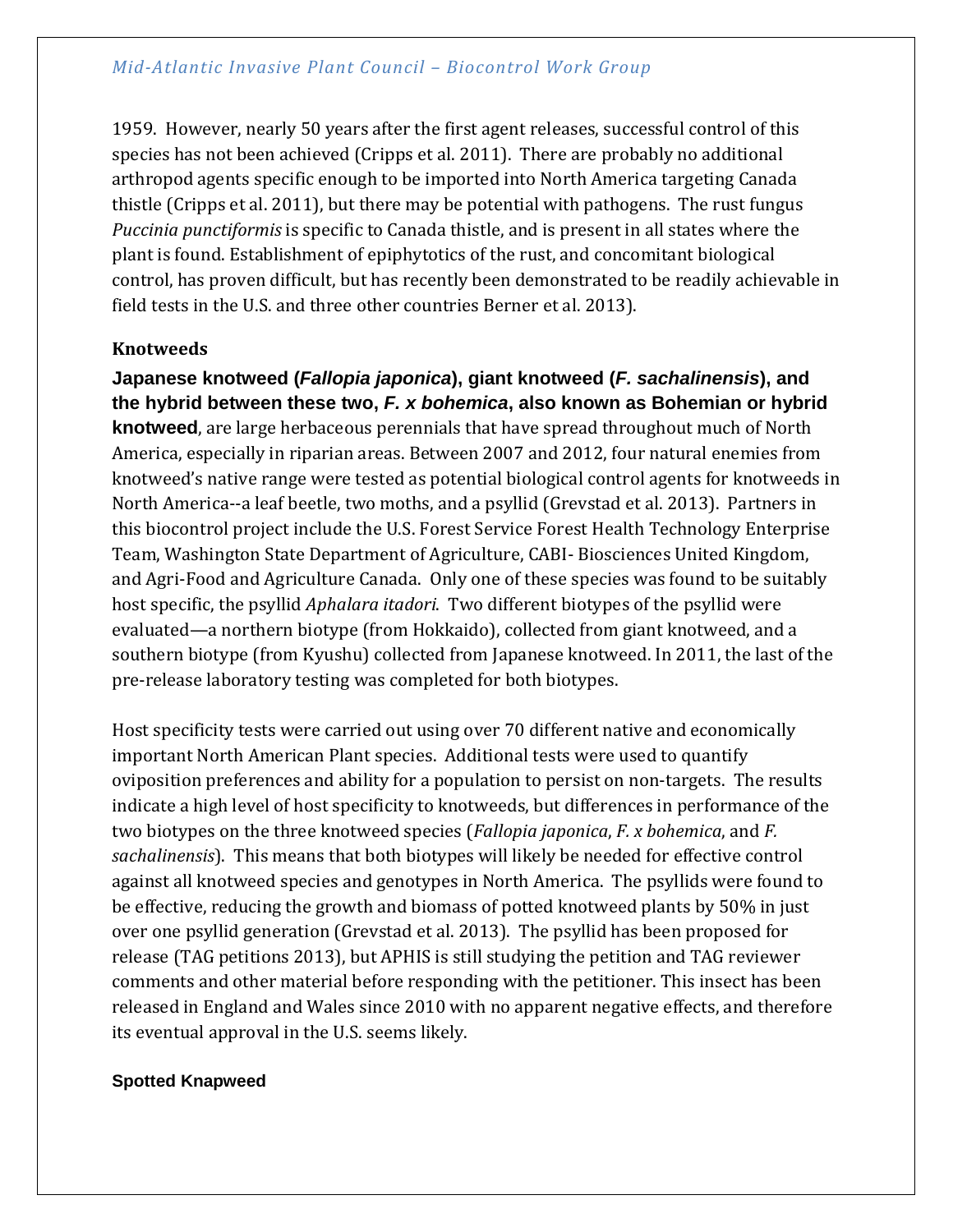More than 20 species and hybrids of Eurasian knapweeds, in the genus *Centaurea*, have become established in North America (Story 2002, Winston et al. 2012). Of these, spotted knapweed, *C. stoebe* ssp. *micranthos*, has the widest distribution in the US. It is a serious pasture pest in western states, and is also found throughout most of the eastern US, where it can invade certain rare native ecosystems such as open dune habitats in northern Michigan (Marshall and Storer 2008, Carson and Landis 2014). Reinhart and Rinella (2011) found no evidence of impact on resident plant species in Shenandoah National Park, but acknowledged that this may change over time. Anecdotal reports suggest that spotted knapweed can invade xeric sites in the east such as rocky roadsides, strip mines, talus slopes, pastures, sandplain grassland habitats, and coastal dunes, and can interfere with grassland restoration efforts in such sites.

Thirteen approved biological control agents that attack spotted knapweed have become established in the US (Winston et al. 2012). Several are available for purchase (e.g. [http://www.weedbustersbiocontrol.com/knapweedinsects.html,](http://www.weedbustersbiocontrol.com/knapweedinsects.html) [http://www.bio](http://www.bio-control.com/pricing.php)[control.com/pricing.php\)](http://www.bio-control.com/pricing.php), including the knapweed root weevil, *Cyphocleonus achates,* and two closely related knapweed flower weevils, *Larinus minutus* and *L. obtusus*. These species have been shown to suppress seed production and biomass of the target weed to varying degrees, depending on local resource conditions (soil nutrients, water, and sunlight), extent of competition by adjacent vegetation, and intensity of herbivory (Knochel and Seastedt 2010). One or more of these species have been released in several eastern states, including New York (J. Dean, NY Natural Heritage Program, pers. comm.), Massachusetts (E. Loucks, The Nature Conservancy, pers. comm.), Pennsylvania (A. Rohrbaugh, PA Department of Conservation and Natural Resources, pers. comm.), and Rhode Island (E. Tewksbury, URI, pers. comm.).

Meadow knapweed (*Centaurea x moncktonii*), a fertile hybrid between black knapweed (*C. nigra*) and brown knapweed (*C. jacea*), can be invasive in more mesic to wet meadows in the east. Its population genetics and demography are currently under study (L. Milbrath, USDA-ARS, pers. comm.). *Larinus minutus* is the most promising agent currently approved for meadow knapweed (Winston et al. 2012).

## **Purple Loosestrife**

Purple loosestrife (*Lythrum salicaria*) is widespread across the U.S. Three insect biocontrols were approved for release in the early 1990s and have been successfully reducing loosestrife infestations in freshwater wetlands across the northern states where the heaviest infestations occur. Purple loosestrife leaf-feeding beetles (*Galerucella* species) can be purchased from the Phillip Alampi Beneficial Insect Rearing Laboratory, New Jersey Department of Agriculture (see Resources) or moved from established populations within a state. The Maryland Department of Natural Resources is training Maryland residents who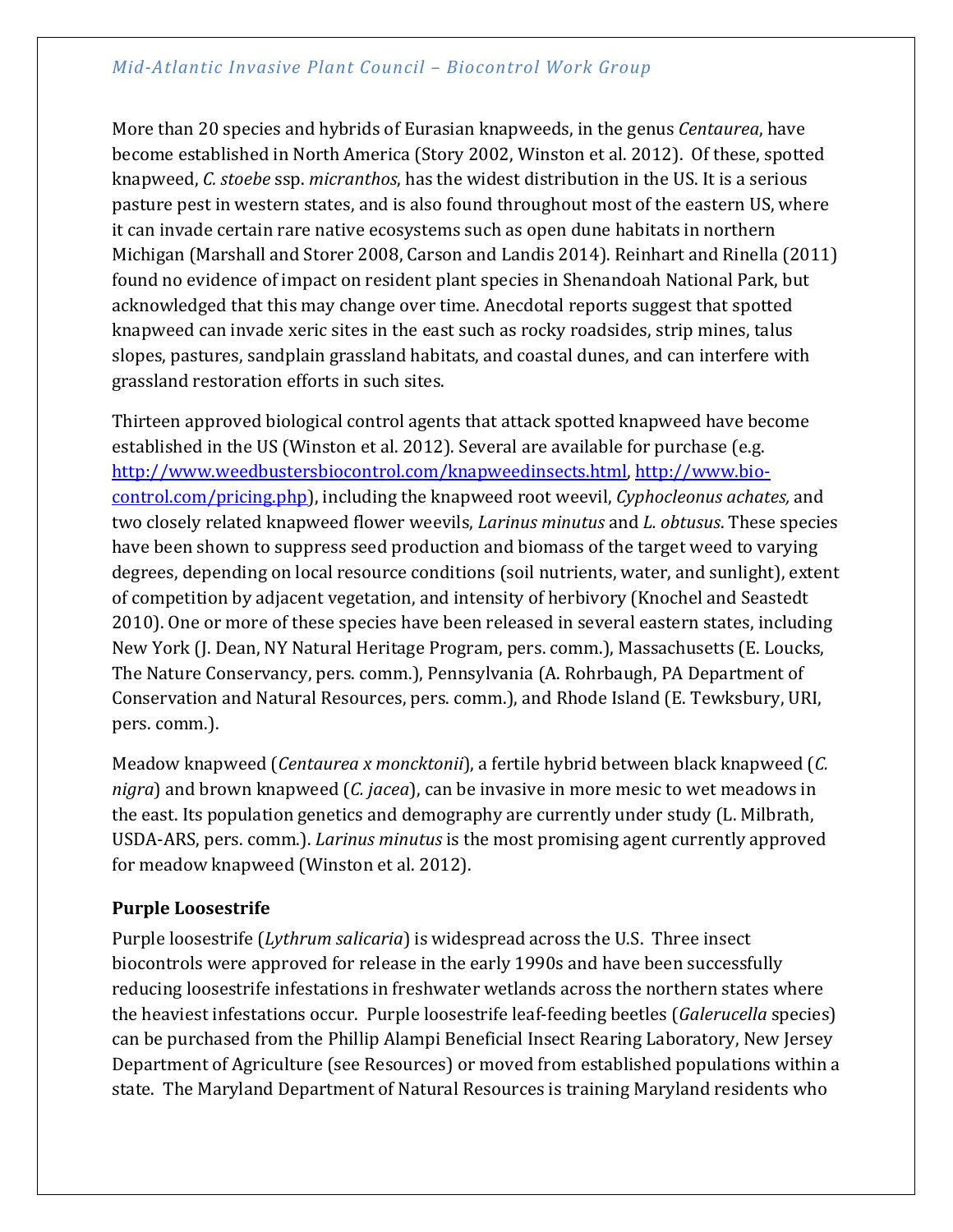spend time outdoors in habitats where purple loosestrife may grow to recognize the plant and report its locations to DNR using an on-line or paper reporting form and to photograph them when possible. Those locations are mapped and assessed in order to allow DNR staff to evaluate the potential for biocontrol releases (see Resources).

## *Shrubs*

## **Winged burning bush**

Two closely related members of the bittersweet family (Celastraceae) -- winged burning bush (*Euonymus alatus*), a shrub, and winter creeper (*Euonymus fortunei*), a perennial vine, are exotic introduced ornamentals that are invasive in natural areas. According to the Invasive Plant Atlas of the United States, they are both invasive throughout the northeastern U.S. (see Resources). Euonymus scale, *Unaspis euonymi*, is an accidentally introduced insect that infests both species, and can weaken and kill these. However, because it is a generalist and feeds on both native and non-native species in this family, it is not recommended as a good candidate for biological control.

## **Multiflora Rose**

Multiflora rose (*Rosa multiflora*) occurs throughout the eastern half of the United States and in Washington and Oregon. At least two native or naturalized pests help keep it in check to some extent. One is a native eriophyid mite, *Phyllocoptes fructiphilus* that transmits an RNA virus that causes Rose Rosette disease. Diseased plants are now known on the East Coast, and the disease has caused reduction of multiflora rose densities in certain areas. Symptoms include compaction of lateral branches into "witches brooms" and both stunting and reddening of shoots. Diseased plants are weakened and often die as a result.

The rose-seed chalcid (*Megastigmus aculeatus* var. *nigroflavus*), a wasp, was introduced accidentally from Europe. Although it can reduce seed yield of *R. multiflora*, it has limited potential to reduce reproduction (Jesse et al. 2013). An important drawback to both the virus and the chalcid wasp is that ornamental roses are susceptible and damaged from these organisms. A USDA Beltsville study shows that native rose rosette disease is harmless to several native roses. Research on the effects of the evidently native rose rosette disease has revealed that it is harmless to native roses. The native species of roses (*Rosa setigera*, *R. virginiana*, and *R. palustris*) and the naturalized *R. rugosa* seem to be very resistant to possibly immune to the disease (see Resources).

*Trees*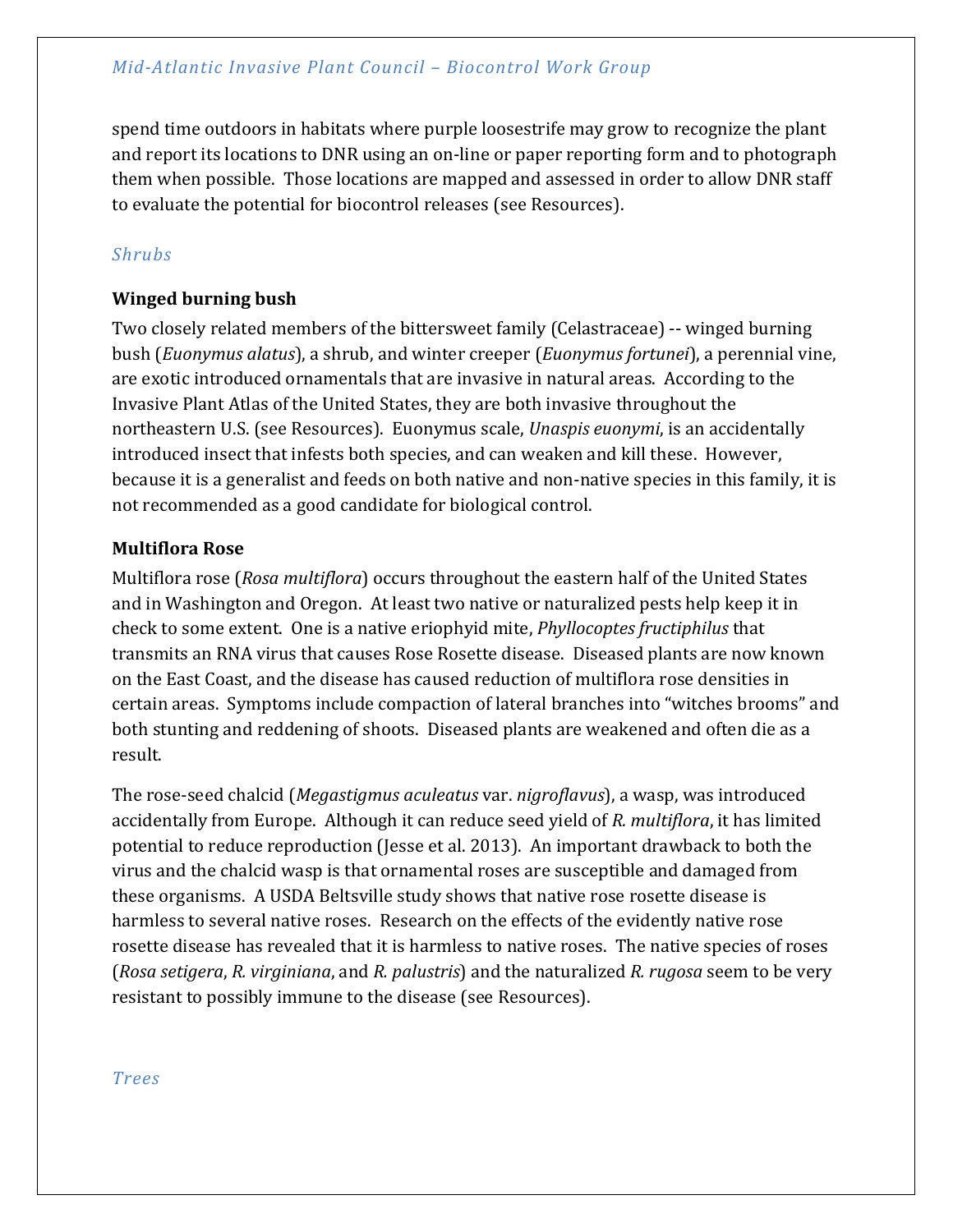#### **Tree-of-Heaven**

Tree-of-heaven, *Ailanthus altissima*, was deliberately introduced as an ornamental species in the 1700s, and has now been reported in 30 states. The Asian weevil *Eucryptorrhynchus brandti* is being studied at Virginia Tech (Herrick et al. 2012). The only non-target species that the weevil has showed some acceptance of is corkwood, *Leitneria floridana*, which is listed as a threatened species in Florida, and therefore the initial petition for release was denied by TAG in 2012. The research group is continuing to study the insect's potential host range, and hopes to resubmit the petition (Tom McAvoy, Virginia Tech, personal communication).

A native, soil-borne vascular wilt fungus, *Verticillium nonalfalfae*, has been found killing large numbers of *Ailanthus altissima* trees in south-central Pennsylvania and north-western Maryland, and this fungus appears to be quite host specific (Schall and Davis 2009a, b). Natural, long-range dissemination of this fungus is limited, and researchers are currently working on determining the best way to use it. In addition, it is unclear at this point how or whether use of this pathogen should be regulated. *Atteva punctella*, the ailanthus webworm, is thought to be native to southern Florida and Central America, and has apparently expanded its host range and distribution onto tree-of-heaven, where it can cause serious damage, especially to seedlings and small plants (Ding et al. 2006).

#### *Vines*

#### **Mile-a-Minute Weed**

Mile-a-minute weed (*Persicaria perfoliata*) is an invasive annual vine that was accidentally introduced into Pennsylvania in the 1930s and has since expanded its range throughout much of the northeast (see Resources). The host-specific weevil *Rhinoncomimus latipes* was approved for release in 2004, and has been released throughout the range of the host, with considerable though somewhat variable success (Hough-Goldstein et al. 2012). The weevils are being mass-reared by the Phillip Alampi Laboratory in New Jersey, and can be obtained from that Laboratory or moved from established populations within a state. A plant pathogen, *Colletotrichum gloeosporioides* from Turkey (Berner, et al., 2012) is being evaluated in host range tests at the USDA, ARS, Foreign Disease-Weed Science Research Unit (FDWSRU), at Ft. Detrick, MD. Propagation materials of plant relatives in the Polygonaceae family are needed to complete these host range tests.

#### **Swallowworts**

Two invasive swallow-worts, pale (Vincetoxicum rossicum) and black (V. nigrum), are well established in the northeastern U.S. and are expanding in the mid-Atlantic region and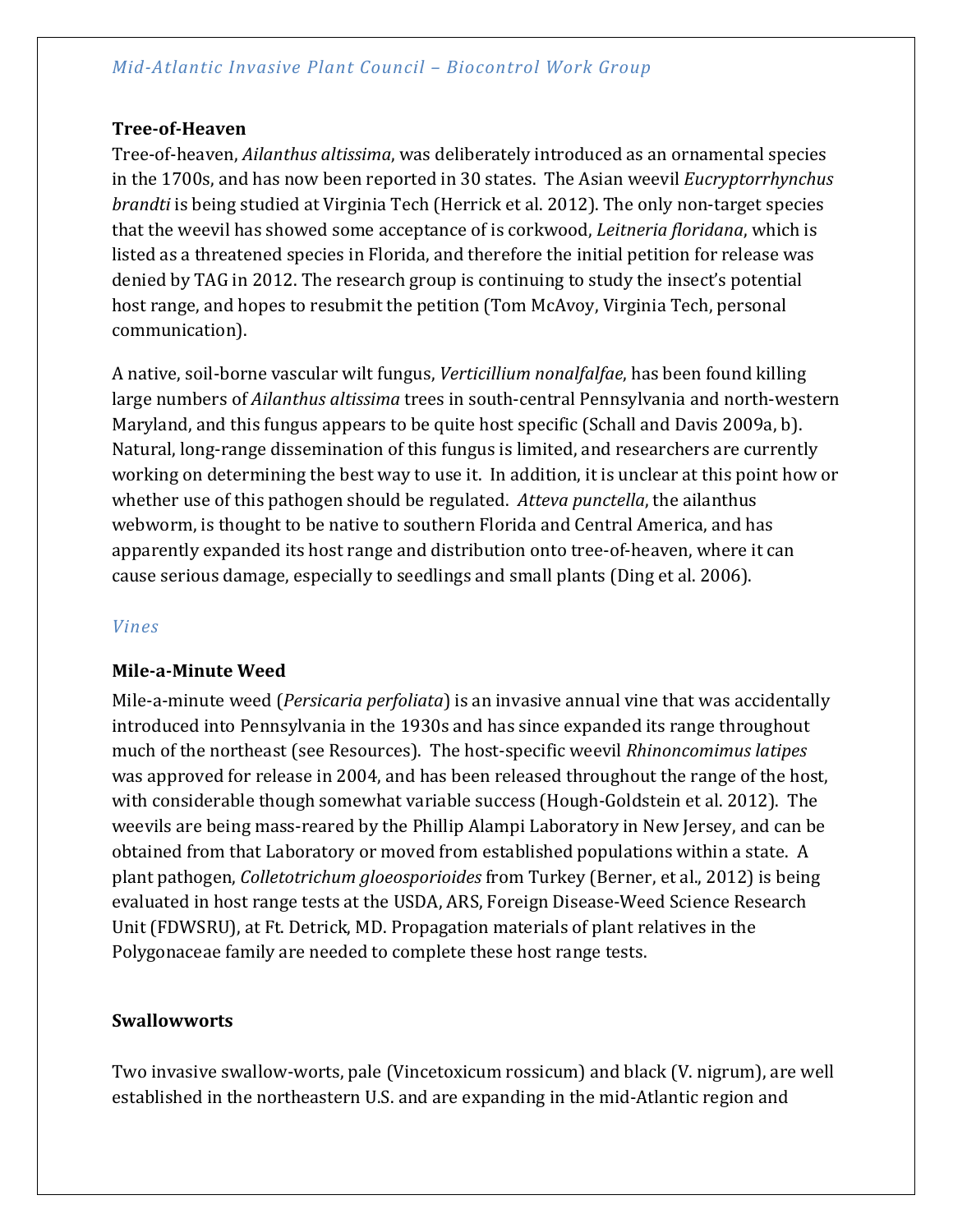southern Canada. A biological control agent (Hypena opulenta), a moth, was recently approved for release in Canada (see Resources). This species has been tested on 76 plant species, with no larval survival on any tested genus other than Vincetoxicum. Based on current evidence, the two invasive species targeted are the only Vincetoxicum species currently in North America; however, all related species (including those considered congeneric with the target plant species by some botanists) were also tested and found not to allow survival of H. opulenta (R. Casagrande, personal communication). A petition for field release of this host-specific moth in the U.S. has been approved by TAG and is currently in the post-TAG review process through USDA-APHIS.

## *AQUATIC PLANTS*

#### **Eurasian Watermilfoil**

Eurasian watermilfoil (*Myriophyllum spicatum*), is the most significant aquatic weed in the continental United States based on high cost of control efforts (Cock et al. 2008). High densities of Eurasian watermilfoil negatively affect wildlife and fish populations and recreational use. It is abundant in the Chesapeake Bay and tidal Potomac River (Swearingen et al. 2010). A classical biological control program was initiated for *M. spicatum* in 1965, with U.S. and overseas researchers surveying parts of the native range in Europe and Asia for specialist natural enemies (Cock et al. 2008). More than 20 species were identified as feeding on *M. spicatum*, but few were seriously investigated to determine their potential. Cock et al. (2008) summarize species that were found and propose additional research that could lead to viable classical biocontrol.

Since the early 1990s, researchers have been studying the potential of the native milfoil weevil, *Euhrychiopsis lecontei*, to control populations of Eurasian watermilfoil (Menninger 2011). This weevil has been found to prefer the Eurasian species over its native host, northern watermilfoil (*M. sibiricum*). Milfoil weevils are found throughout the northern continental United States and portions of Canada. Eurasian watermilfoil control in lake management projects has been conducted through augmentation programs, where these weevils are reared in mass numbers and introduced into infested water bodies. EnviroScience, Inc. offers milfoil weevils as a commercial product, where clusters of milfoil containing eggs and larvae are attached to watermilfoil stems in an infested lake. However, few evaluations of this process have been published, and the one peer-reviewed paper on its effectiveness (Reeves et al. 2008) showed little effect. An alternative augmentation strategy, releasing adult weevils, is being studied (Menninger 2011).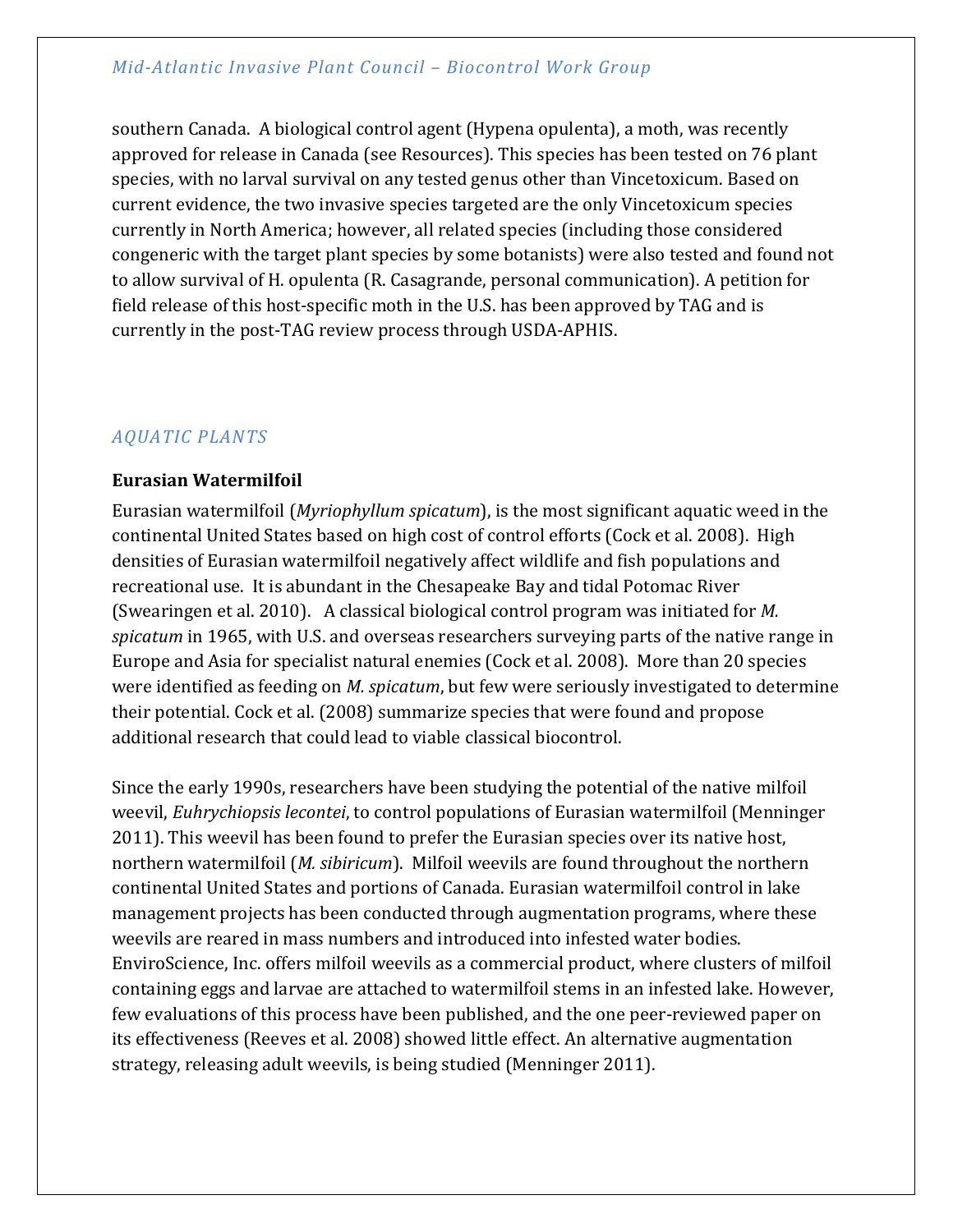#### **Parrotfeather**

A relative of Eurasian watermilfoil is parrotfeather (*Myriophyllum aquaticum*), a native of South America and invasive in about 20 states along the East and West coasts and throughout the southern U.S. (see Resources). Biological control agents are not currently available for this exotic species but potential agents exist in South America and are being investigated. A complex of insects feed on parrotfeather in its native habitat, including a leaf-feeding beetle which has been found to be very host-specific and has been imported to control parrotfeather in South Africa (Cilliers 1999).

#### **Giant salvinia**

Giant salvinia, *Salvinia molesta*, was first detected in North America at a small pond in South Carolina in 1995, where it was eradicated with herbicides. Extensive infestations were later discovered in large drainages in Texas during 1999, and it now occurs in at least 12 states mainly in the southeastern U.S. from eastern Texas through eastern North Carolina (Tipping et al. 2008). In the summer of 2000, a small population was discovered in ornamental ponds in Washington, D.C. but it was quickly eradicated (Swearingen et al. 2010). The weevil *Cyrtobagous salviniae* has been used successfully in at least 15 countries to reduce the dominance of *S. molesta* in invaded freshwater ecosystems, and was used successfully in Texas and Louisiana (Tipping et al. 2008). However, this weevil is not always effective, because it is less tolerant of cold temperatures than Giant salvinia. In 2005, salvinia weevils that were released into the River Bend Swamp of Pender County, North Carolina, did not overwinter, while the Giant salvinia plants survived (see Resources).

## **Hydrilla**

Hydrilla (Hydrilla *verticillata*)*,* is a submersed aquatic that roots in the soil and grows upwards, producing thick floating mats at the water's surface. It is believed to be native to Asia or Africa but is now globally distributed and was first introduced into North America as an aquarium plant in the 1950s. Hydrilla is now the most severe aquatic plant problem in the southern U.S. (Center et al. 2013). It has expanded its range north to New England, and is found in much of the Potomac River, in Virginia and Maryland freshwater tributaries of the Chesapeake Bay, in the Delaware portion of the Nanticoke River, most southern Delaware ponds, and in sites in eastern Pennsylvania (Swearingen et al. 2010). Hydrilla out-competes native submerged aquatic vegetation and can quickly fill a pond or lake, making the water body unsuitable for recreational uses. Herbivorous fish such as sterile grass carp have been used for hydrilla control where allowed by law. A host-specific semiaquatic weevil, *Bagous hydrillae*, was released in the southern U.S. during 1991-1996, but was thought not to have established. In 2009, adult *B. hydrillae* were collected in southern Louisiana, suggesting that this weevil species has persisted and dispersed widely in the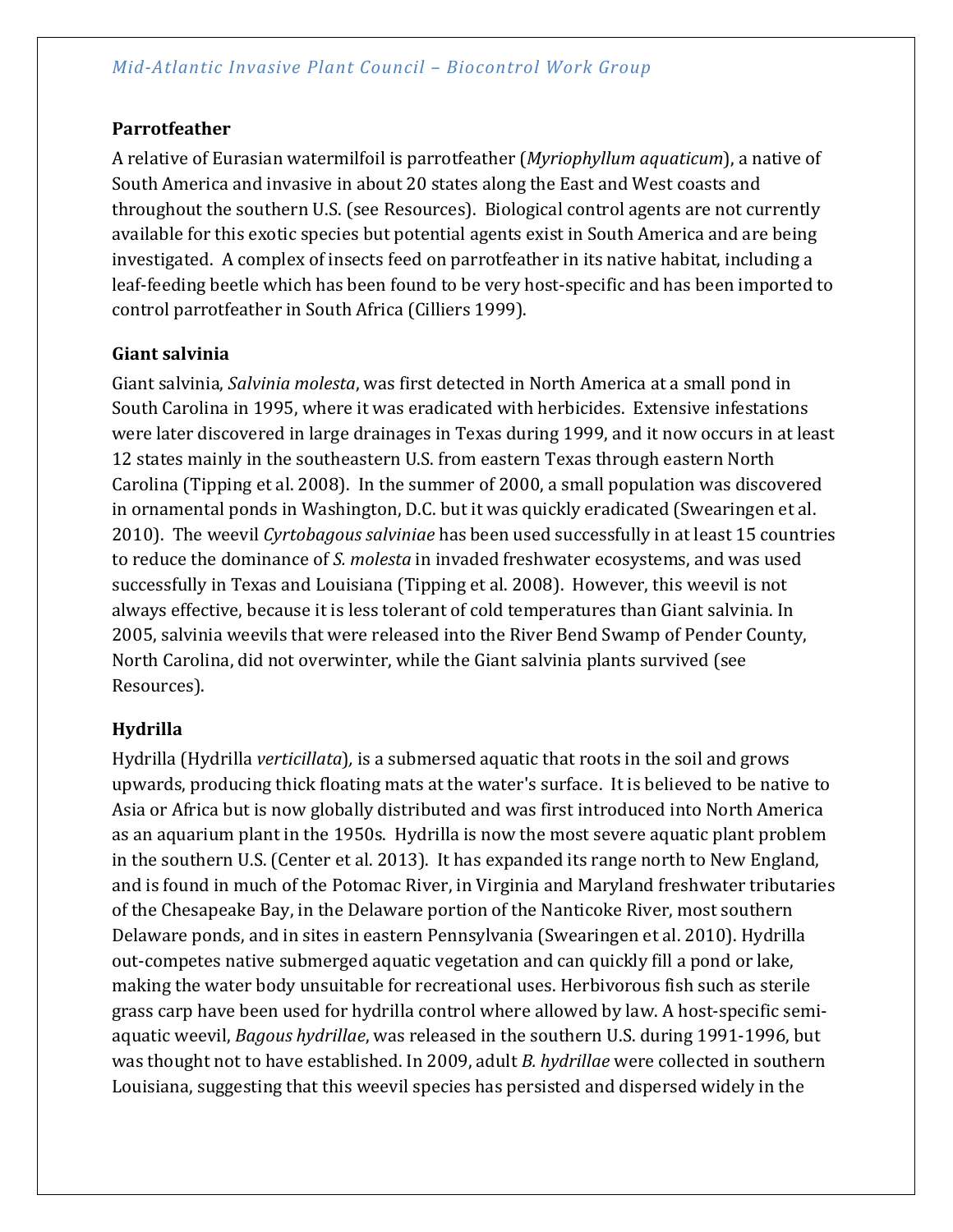southeastern U.S. However, *B. hydrillae* does not seem to be suppressing hydrilla (Center et al. 2013).

## **European Water Chestnut**

European water chestnut (*Trapa natans*) is an invasive aquatic plant native to Europe and Asia. It was first observed in the United States in Massachusetts in the late 1800s. Its current distribution is the mid-Atlantic and northeastern U.S., with the most serious problems being reported for the Connecticut River valley, Lake Champlain region, Hudson River, Potomac River and the upper Delaware River (Swearingen et al. 2010). This species can form dense floating mats, and its sharp fruits can cause painful wounds, making control efforts a challenge. The most promising species for biological control is *Galerucella birmanica*, a leaf beetle (Ding et al. 2006, 2007), but so far no petitions have been submitted to TAG.

## **Water Hyacinth**

Water hyacinth (*Eichhornia crassipes*), is a South American species that can survive in the mid-Atlantic under mild winter conditions. Three insects have been released in Florida as biological controls of water hyacinth: two weevils, *Neochetina eichhorniae* and *N. bruchi*  (released in 1972 and 1974, respectively), and a pyralid moth, *Sameodes albiguttalis*  (released in 1977) (Center et al. 1999). So far satisfactory control has not been obtained with biological control agents alone, but integrated control may be feasible (Center et al. 1999; Center and Dray 2010).

## *References*

Barton (née Fro¨hlich), J. 2004. How good are we at predicting the field host-range of fungal pathogens used for classical biological control of weeds? Biological Control 31:99–122.

Barton, J. 2012. Predictability of pathogen host range in classical biological control of weeds: an update. BioControl 57:289–305. doi 10.1007/s10526-011-9401-7

Berner, D.K., and Bruckart, W.L. 2005. A decision tree for evaluation of exotic plant pathogens for classical biological control of introduced invasive weeds. Biological Control 34: 222–232. doi:10.1016/j.biocontrol.2005.04.012

Berner**,** D., C. Cavin**,** Z. Mukhina**,** and D. Kassanelly. 2011. Leaf anthracnose, a new disease of swallow-worts caused by *Colletotrichum lineola* from Russia. Plant Disease 95:1586.

Berner, D. K., C. A. Cavin, I. Erper, and B. Tunali. 2012. First report of anthracnose of milea-minute (*Persicaria perfoliata*) caused by *Colletotrichum* cf. *gloeosporioides* in Turkey. Plant Disease 96:1578.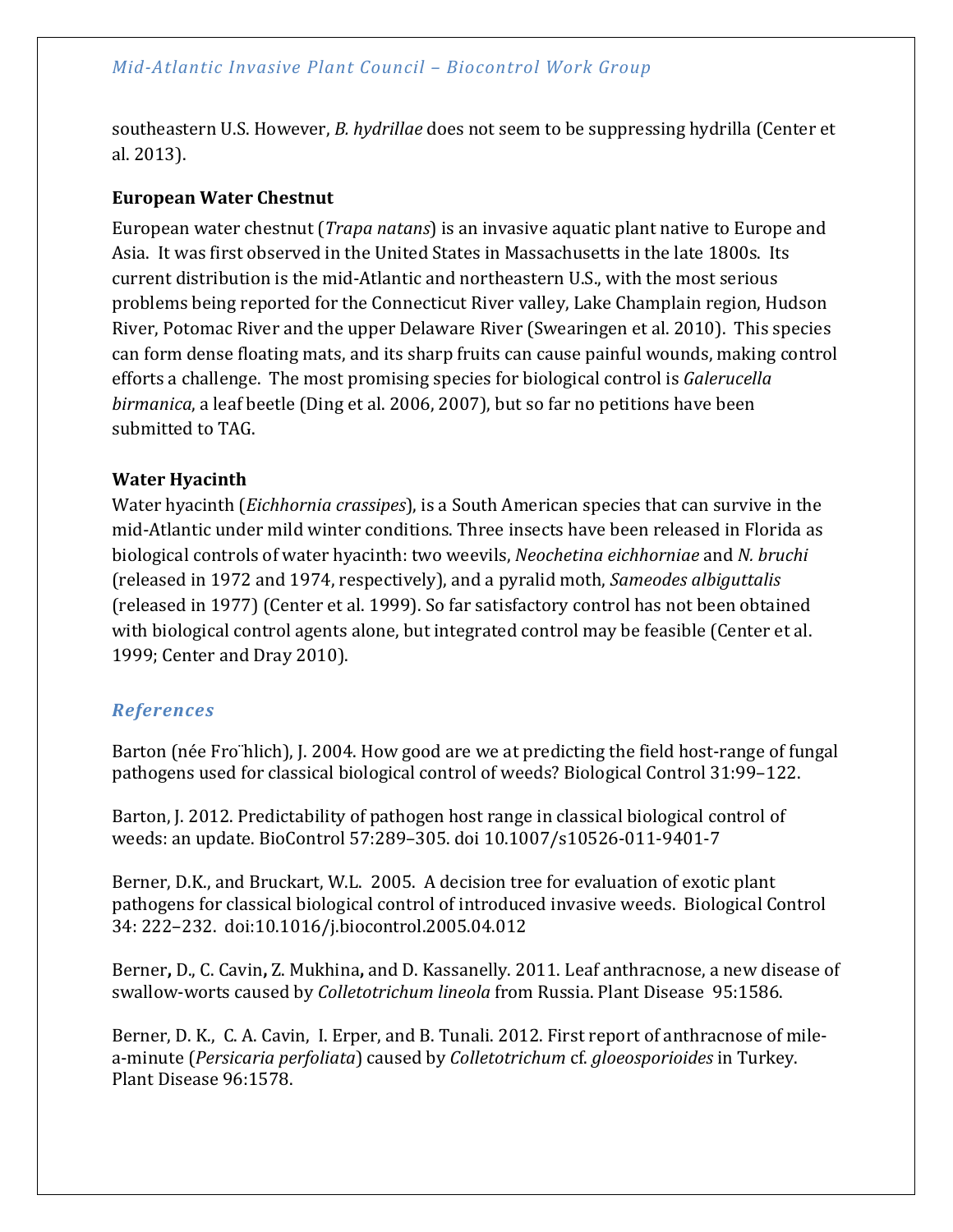Berner, D., E. Smallwood, C. Cavin, A. Lagopodi, J. Kashefi, T. Kolomiets, L. Pankratova, Z. Mukhina, M. Cripps, and G. Bourdot. 2013. Successful establishment of epiphytotics of *Puccinia punctiformis* for biological control of *Cirsium arvense*. Biological Control 67:350- 360.

Carson, B.D. and D.A. Landis. 2014. Phenology and dispersal of *Larinus obtusus* Gyllenhal (Coleoptera: Curculionidae), two biological control agents of *Centaurea stoebe* ssp. *micranthos* (spotted knapweed) in Michigan. Biological Control 79: 84-91.

Center, T.D. and F.A. Dray Jr. 2010. Bottom-up control of water hyacinth weevil populations: do the plants regulate the insects? J. Applied Ecology 47:329-337.

Center, T.D., F.A. Dray, Jr., G.P. Jubinsky, and M.J. Grodowitz. 1999. Biological control of water hyacinth under conditions of maintenance management: can herbicides and insects be integrated? Environmental Mangement 23:241-256.

Center, T.D., K. Parys, M. Grodowitz, G.S. Wheeler, F.A. Dray, C.W. O'Brien, S. Johnson, and A. Cofrancesco. 2013. Evidence of establishment of *Bagous hydrillae* (Coleoptera: Curculionidae), a biological control agent of *Hydrilla verticillata* (Hydrocharitales: Hydrocharitaceae) in North America? Florida Entomologist 96:180-186.

Cilliers, C. J. 1999. *Lysathia* n. sp. (Coleoptera: Chrysomelidae), a host-specific beetle for the control of the aquatic weed *Myriophyllum aquaticum* (Haloragaceae) in South Africa. *Hydrobiologia* 415:271–276.

Cock, M.J.W., H.L. Hinz, G. Grosskipf, and P Hafliger. 2008. Development of a Biological Control Program for Eurasian Watermilfoil (*Myriophyllum spicatum*). CABI Europe – Switzerland ERDC/EL TR-08-22.<http://el.erdc.usace.army.mil/elpubs/pdf/trel08-22.pdf>

Cook, R.J., Bruckart, W.L., Coulson, J.R., Goettel, M.S., Humber, R.A., Lumsden, R.D., Maddox, J.V., McManus, M.L., Moore, L., Meyer, S.F., Quimby, P.C., JR., Stack, J.P., and Vaughan, J.L. 1996. Safety of microorganisms intended for pest and plant disease control: a framework for scientific evaluation. Biological Control 7: 333–351.

Cripps, M.G., A. Gassmann, S.V. Fowler, G.W. Bourdot, A.S. McClay, and G.R. Edwards. 2011. Classical biological control of *Cirsium arvense*: Lessons from the past. Biological Control 57:165-174.

Cutting, K., and J. Hough-Goldstein. 2013*.* Integration of biological control and native seeding to restore invaded plant communities. Restoration Ecology 21:648-655.

Ding, J., Y. Wu, H. Zheng, W. Fu, R. Reardon, and M. Liu. 2006a. Assessing potential biological control of the invasive plant, tree-of-heaven, *Ailanthus altissima*.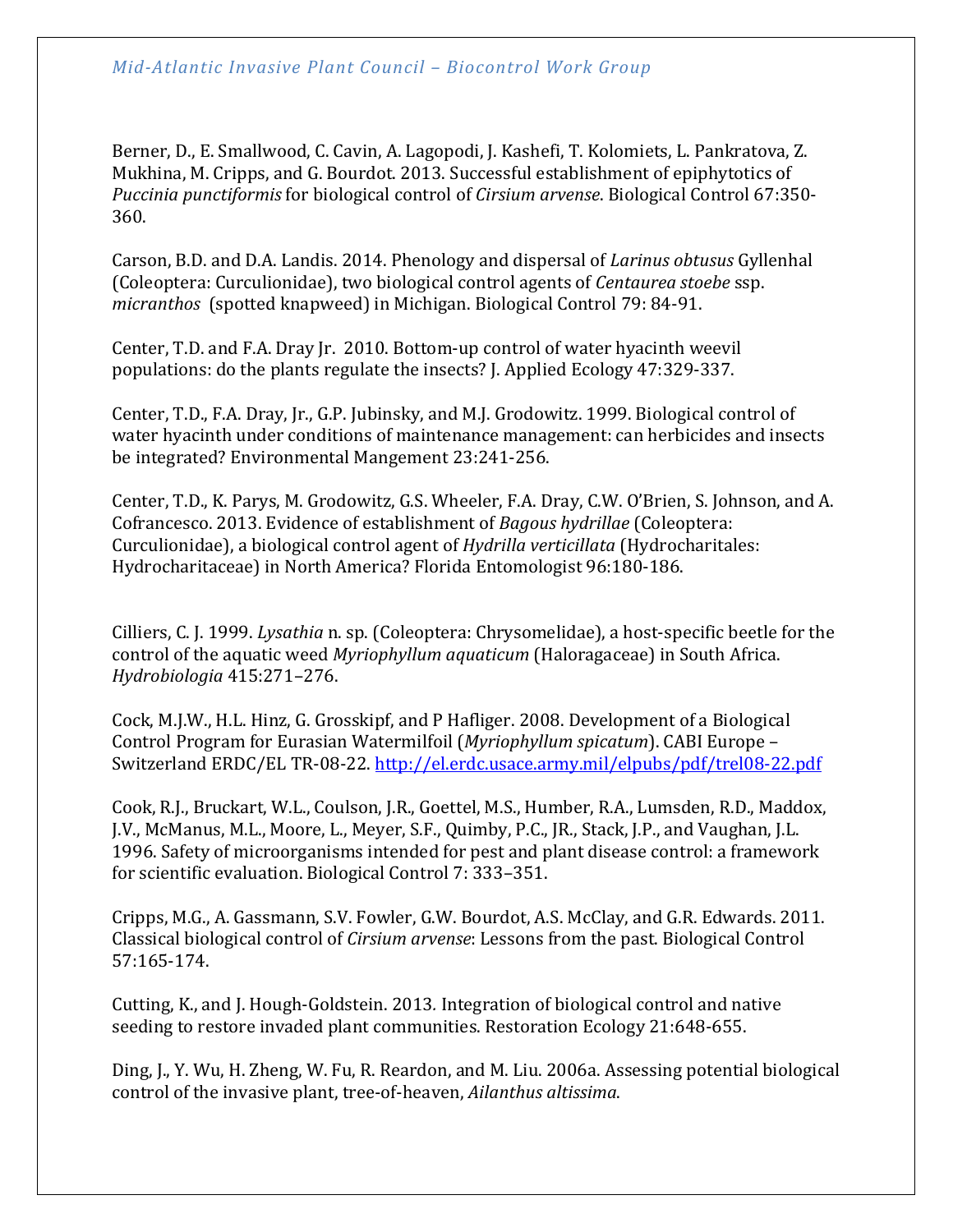Ding, J., B. Blossey, Y. Du, and F. Zheng. 2006b. *Galerucella birmanica* (Coleoptera: Chrysomelidae), a promising potential biological control agent of water chestnut, *Trapa natans*. Biological Control 36:80–90.

Ding, J., Y. Wang, and X. Jin. 2007. Monitoring populations of *Galerucella birmanica*  (Coleoptera: Chrysomelidae) on *Brasenia schreberi* and *Trapa natans* (Lythraceae): Implications for biological control. Biological Control 43: 71–77.

Fryer, J. L. 2011. *Microstegium vimineum*. In: Fire Effects Information System, [Online]. U.S. Department of Agriculture, Forest Service, Rocky Mountain Research Station, Fire Sciences Laboratory (Producer). Available:<http://www.fs.fed.us/database/feis/>

Gerber, E. , G. Cortat , H. L. Hinz , B. Blossey , E. Katovich, and L. Skinner. 2009. Biology and host specificity of *Ceutorhynchus scrobicollis* (Curculionidae; Coleoptera), a root-crown mining weevil proposed as biological control agent against *Alliaria petiolata* in North America, Biocontrol Science and Technology, 19:2, 117-138

Grevstad, F., R. Shaw, R. Bourchier, P. Sanguankeo, G. Cortat, and R.C. Reardon. 2013. Efficacy and host specificity compared between two populations of the psyllid *Aphalara itadori*, candidates for biological control of invasive knotweeds in North America. Biological Control. 65:53-62.

Havens, K., C.L. Jolls, J.E. Marik, P. Vitt, A.K. McEachern, and D. Kind. 2012. Effects of a nonnative biocontrol weevil, *Larinus planus*, and other emerging threats on populations of the federally threatened Pitcher's thistle, *Cirsium pitcher*. Biological Conservation 155:202-211.

Herrick, N.J., T. J. McAvoy, A. L. Snyder, S. M. Salom, and L. T. Kok. 2012. Host-range testing of *Eucryptorrhynchus brandti* (Coleoptera: Curculionidae), a candidate for biological control of tree-of-heaven, *Ailanthus altissima* Environ. Entomol. 41: 118-124

Hough-Goldstein, J., E. Lake, and R. Reardon. 2012. Status of an ongoing biological control program for the invasive vine, *Persicaria perfoliata* in eastern North America. BioControl 57:181-189.

Jesse, L., M. Collyer, K. Maloney, and J.J. Obrycki. 2013. Distribution of *Megastigmus aculeatus* (Hymenoptera: Torymidae) and the levels of seed predation of *Rosa multiflora*  (Rosaceae). Weed Biology and Management 13:79-88.

Kleczewski, N.M., S. L. Flory, and K. Clay. 2012. Variation in pathogenicity and host range of *Bipolaris* sp. causing leaf blight disease on the invasive grass *Microstegium vimineum*. Weed Science 60:486–493.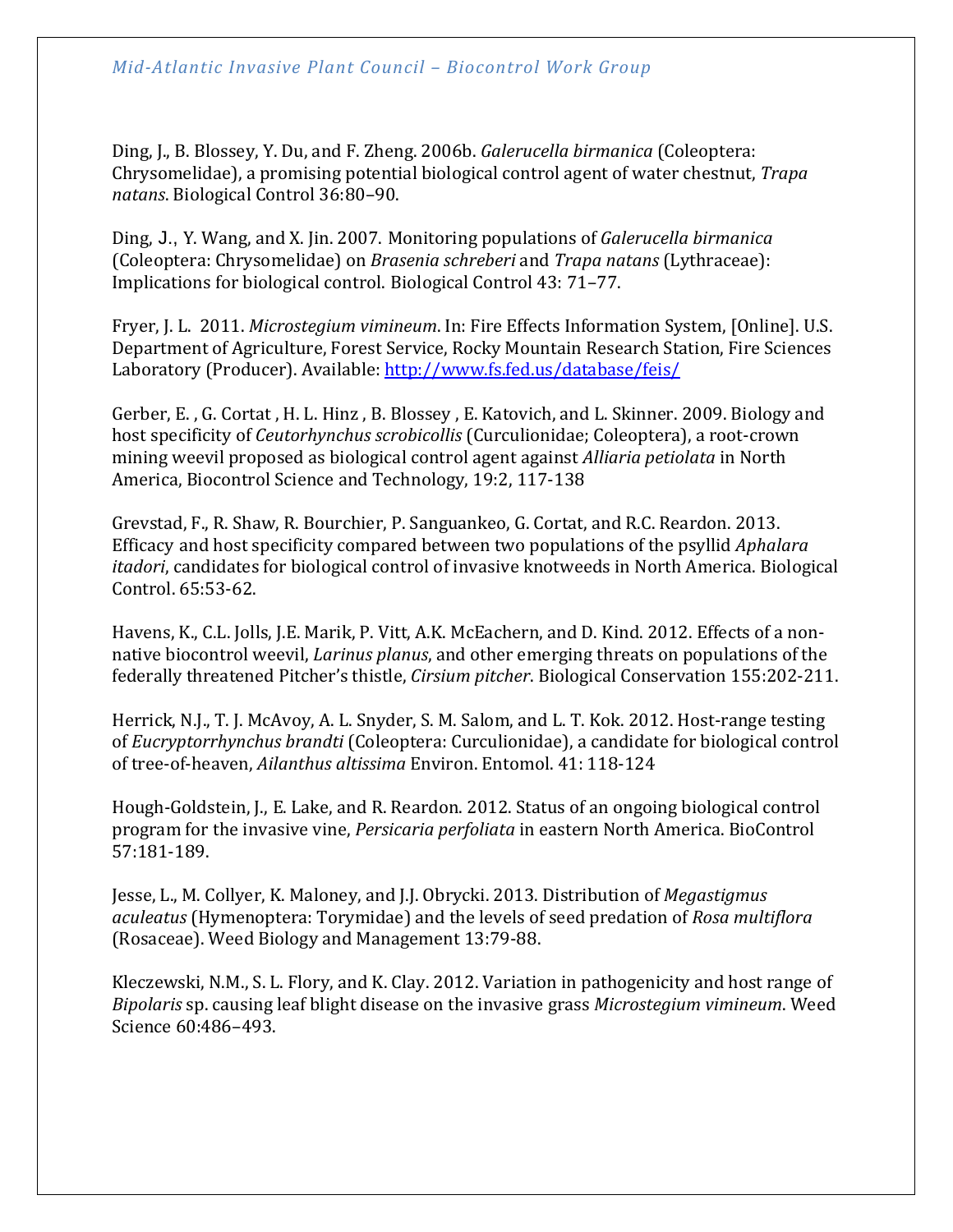Knochel, D.G. and T.R. Seastedt. 2010. Reconciling contradictory findings of herbivore impacts on spotted knapweed (*Centaurea stoebe*) growth and reproduction. Ecological Applications 20:1903-1912.

Kok, L.T. 2001. Classical biological control of nodding and plumeless thistles. Biological Control 21:206–213.

Lake, E., J. Hough-Goldstein, and V. D'Amico. 2013. Integrating management techniques to restore sites invaded by mile-a-minute weed, *Persicaria perfoliata*. Restoration Ecology (online first). DOI: 10.1111/rec.12035.

Marshall, J.M. and A.J. Storer. 2008. Comparative analysis of plant and ground dwelling arthropod communities in lacustrine dune areas with and without *Centaurea biebersteinii*  (Asteraceae). The American Midland Naturalist 159:261-274.

Menninger, H. 2011. A Review of the Science and Management of Eurasian Watermilfoil: Recommendations for Future Action in New York State. [http://adkinvasives.com/documents/NYISRIEWMReport\\_Final\\_11Nov2011.pdf](http://adkinvasives.com/documents/NYISRIEWMReport_Final_11Nov2011.pdf)

Pemberton, R.W. (2000) Predictable risk to native plants in weed biological control. Oecologia 125:489–494.

Reeves, J.L., P.D. Lorch, M.W. Kershner, and M.A. Hilovsky. 2008. Biological control of Eurasian watermilfoil by *Euhrychiopsis lecontei*: assessing efficacy and timing of sampling. Journal of Aquatic Plant Management 46:144-149.

Reinhart, K.O. and M. Rinella. 2011. Comparing susceptibility of eastern and western US grasslands to competition and allelopathy from spotted knapweed [*Centaurea stoebe* L. subsp. *micranthos* (Gugler) Hayek]. Plant Ecology 212:821-828.

Schall, M.J., and D.D. Davis. 2009a. *Ailanthus altissima* wilt and mortality: etiology. Plant Disease 93:747–751.

Schall, M.J., and D.D. Davis. 2009b. Verticillium wilt of *Ailanthus altissima*: susceptibility of associated tree species. Plant Disease 93:1158-1162.

Solarz S. L. and R.M. Newman. 2001. Variation in hostplant preference and performance by the milfoil weevil, *Euhrychiopsis lecontei* Dietz, exposed to native and exotic watermilfoils. Oecologia 126:66–75.

Story, J. 2002. Spotted knapweed. Ch. 13 *In*: Van Driesche, R., B. Blossey, M. Hoddle, S. Lyon, and R. Reardon. 2002. Biological Control of Invasive Plants in the Eastern United States, USDA Forest Service Publication FHTET-2002-04, 413 p.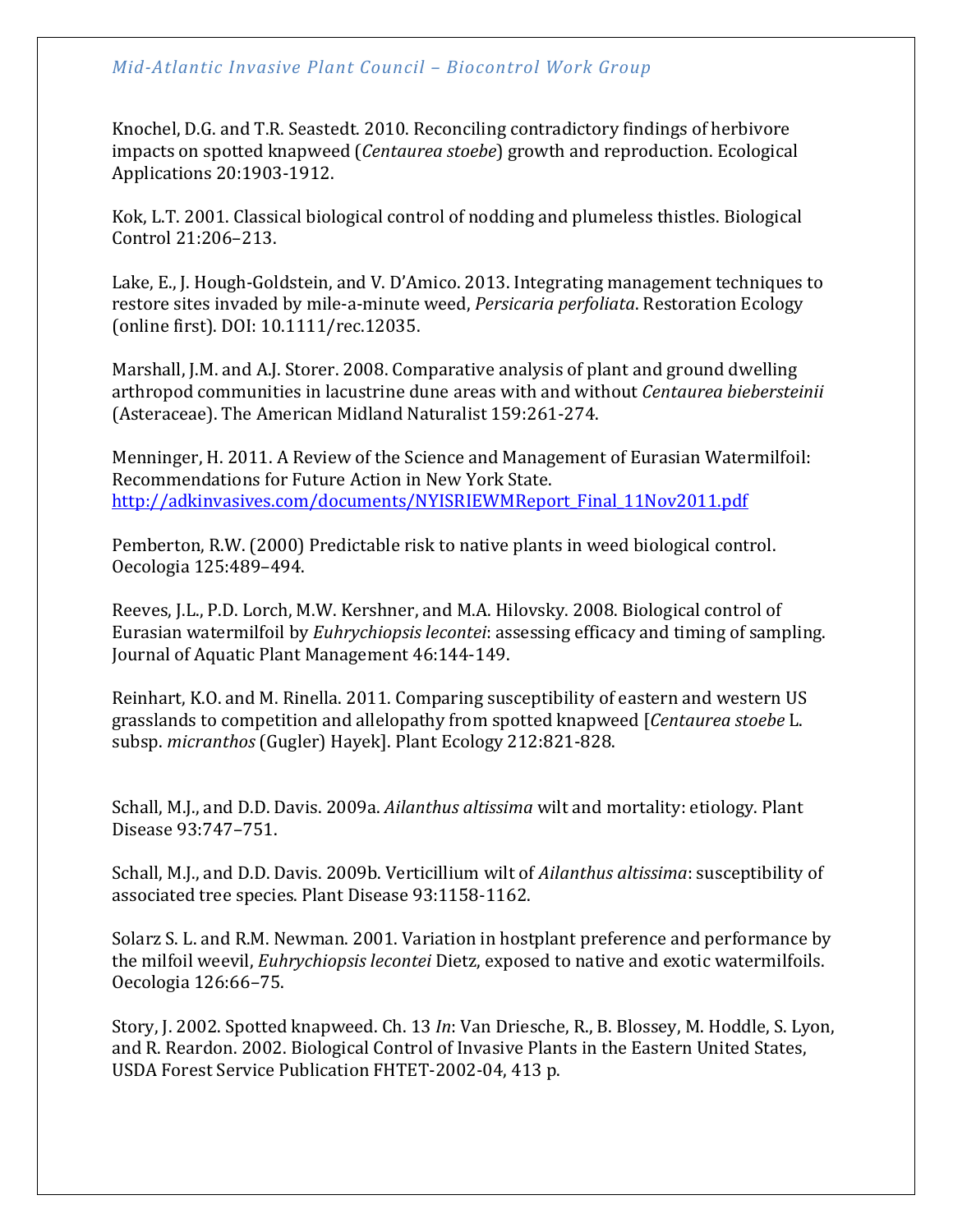Swearingen, J., K. Reshetiloff, B. Slattery, and S. Zwicker. 2010. Plant Invaders of Mid-Atlantic Natural Areas, 4th ed. National Park Service, U.S. Fish and Wildlife Service. TAG Petitions. 2013.

[http://www.aphis.usda.gov/plant\\_health/permits/tag/downloads/TAGPetitionAction.pdf](http://www.aphis.usda.gov/plant_health/permits/tag/downloads/TAGPetitionAction.pdf) (updated 10/22/2013).

Tewksbury, L., R. Casagrande, B. Blossey, P. Häfliger, and M. Schwarzländer. 2002. Potential for biological control of *Phragmites australis* in North America. Biological Control 23:191- 212.

Tipping, P.W., M.R. Martin, T.D. Center, and T.M. Davern. 2008. Suppression of *Salvinia molesta* Mitchell in Texas and Louisiana by *Cyrtobagous salviniae* Calder and Sands. Aquatic Botany 88:196-202.

Van Driesche, R.G., R.I. Carruthers, T. Center, M.S. Hoddle, J. Hough-Goldstein, L. Morin, L. Smith, D.L. Wagner, et al. 2010. Classical biological control for the protection of natural ecosystems. Biological Control 54: S2 – S33.

Van Wilgen, B.W., V.C. Moran, and J.H. Hoffmann. 2013. Some perspectives on the risks and benefits of biological control of invasive alien plants in the management of natural ecosystems. Environmental Management 52:531-540.

Winston, R., M. Schwarzländer, C.B. Randall, and R. Reardon. 2012. Biology and Biological Control of Knapweeds. USDA Forest Service Publication FHTET-2011-05, 2nd Edition, 139 pp.

#### *Resources*

Maryland Department of Natural Resources Biocontrol Releases (Purple Loosestrife): [http://dnr.maryland.gov/wildlife/Plants\\_Wildlife/PurpleLoosestrife/index.asp](http://dnr.maryland.gov/wildlife/Plants_Wildlife/PurpleLoosestrife/index.asp)

Phillip Alampi Beneficial Insect Rearing Laboratory, New Jersey Department of Agriculture: <http://www.state.nj.us/agriculture/divisions/pi/prog/beneficialinsect.html>

Mile-a-minute current range: <http://www.eddmaps.org/midatlantic/distribution/midatlantic.cfm?sub=3065> http://ag.udel.edu/enwc/research/biocontrol/mileaminute.htm).

Swallow-wort biocontrol <http://www.sciencedaily.com/releases/2013/09/130927182942.htm>

Knotweed biocontrol [http://www.sciencedirect.com/science/article/pii/S1049964413000030\)](http://www.sciencedirect.com/science/article/pii/S1049964413000030)

Purple loosestrife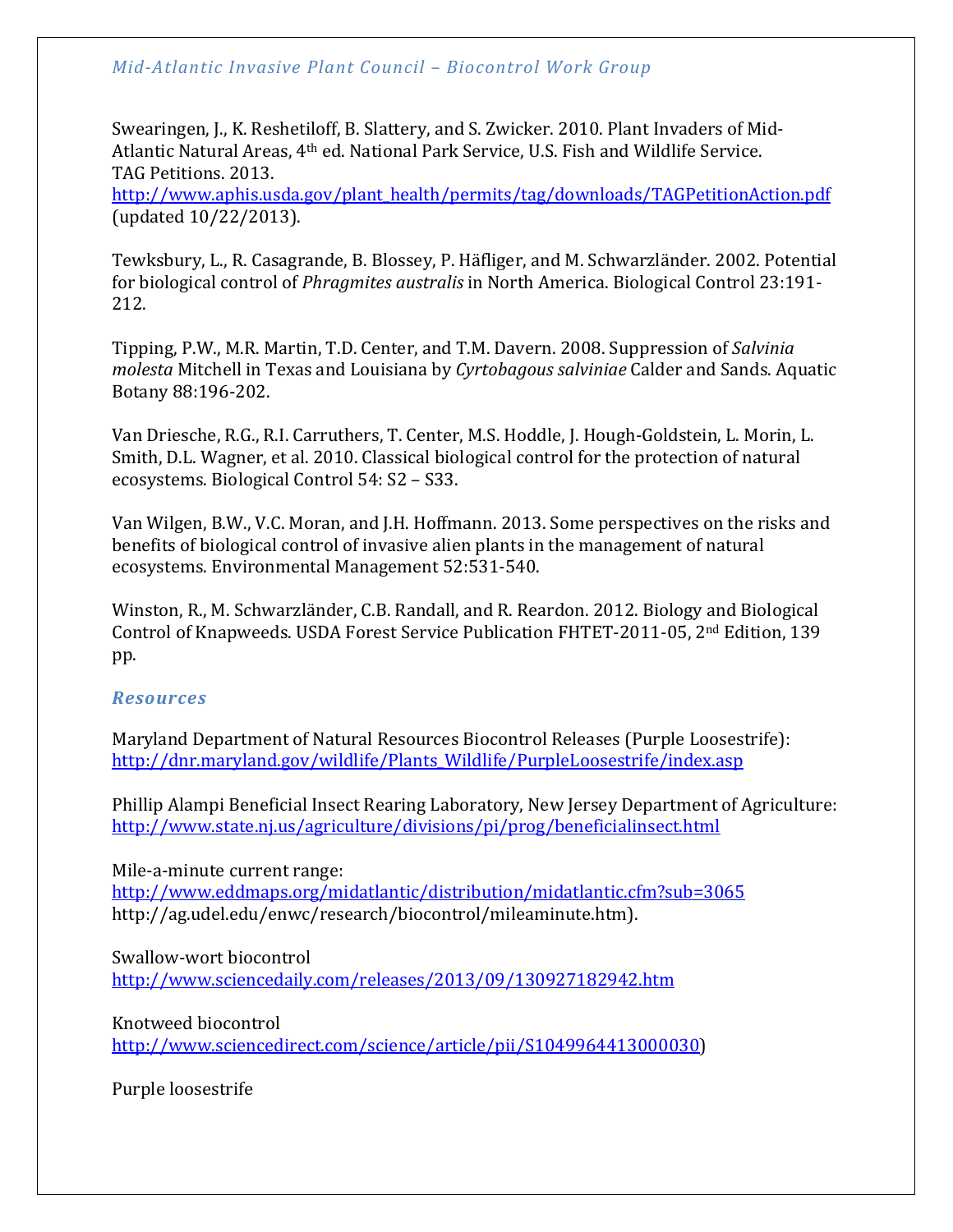Maryland Department of Natural Resources Biocontrol Releases [http://dnr.maryland.gov/wildlife/Plants\\_Wildlife/PurpleLoosestrife/index.asp](http://dnr.maryland.gov/wildlife/Plants_Wildlife/PurpleLoosestrife/index.asp)

Multiflora rose – insect and disease controls [www.nps.gov/plants/ALIEN/fact/romu1.htm](http://www.nps.gov/plants/ALIEN/fact/romu1.htm) [www.mdinvasivesp.org/archived\\_invaders/archived\\_invaders\\_2006\\_05.html](http://www.mdinvasivesp.org/archived_invaders/archived_invaders_2006_05.html) [http://www.mdinvasivesp.org/archived\\_invaders/archived\\_invaders\\_2011\\_07.html](http://www.mdinvasivesp.org/archived_invaders/archived_invaders_2011_07.html)

Winged burning bush and winter creeper distributions <http://www.invasiveplantatlas.org/subject.html?sub=3023> <http://www.invasiveplantatlas.org/subject.html?sub=3024>

Parrotfeather distribution <http://www.ecy.wa.gov/programs/wq/plants/weeds/aqua003.html>

Giant salvinia [http://www.doi.gov/ocl/hearings/112/GiantSalvinia\\_062711.cfm](http://www.doi.gov/ocl/hearings/112/GiantSalvinia_062711.cfm)

#### *Research Contacts*

Dana K. Berner USDA, ARS, Foreign Disease-Weed Science Research Unit (FDWSRU) 1301 Ditto Ave. Ft. Detrick, MD 21702 Phone: 301/619-2846 Fax: 301/619-2880 email

William L. Bruckart III USDA, ARS, Foreign Disease-Weed Science Research Unit (FDWSRU) 1301 Ditto Ave. Ft. Detrick, MD 21702 Phone: 301/619-2846 Fax: 301/619-2880 Email: [william.bruckart@ars.usda.gov](mailto:william.bruckart@ars.usda.gov)

Judy Hough-Goldstein, Professor Dept. Entomology & Wildlife Ecology 531 South College Ave. University of Delaware, Newark DE 19716-2160 Phone: 302-831-2529